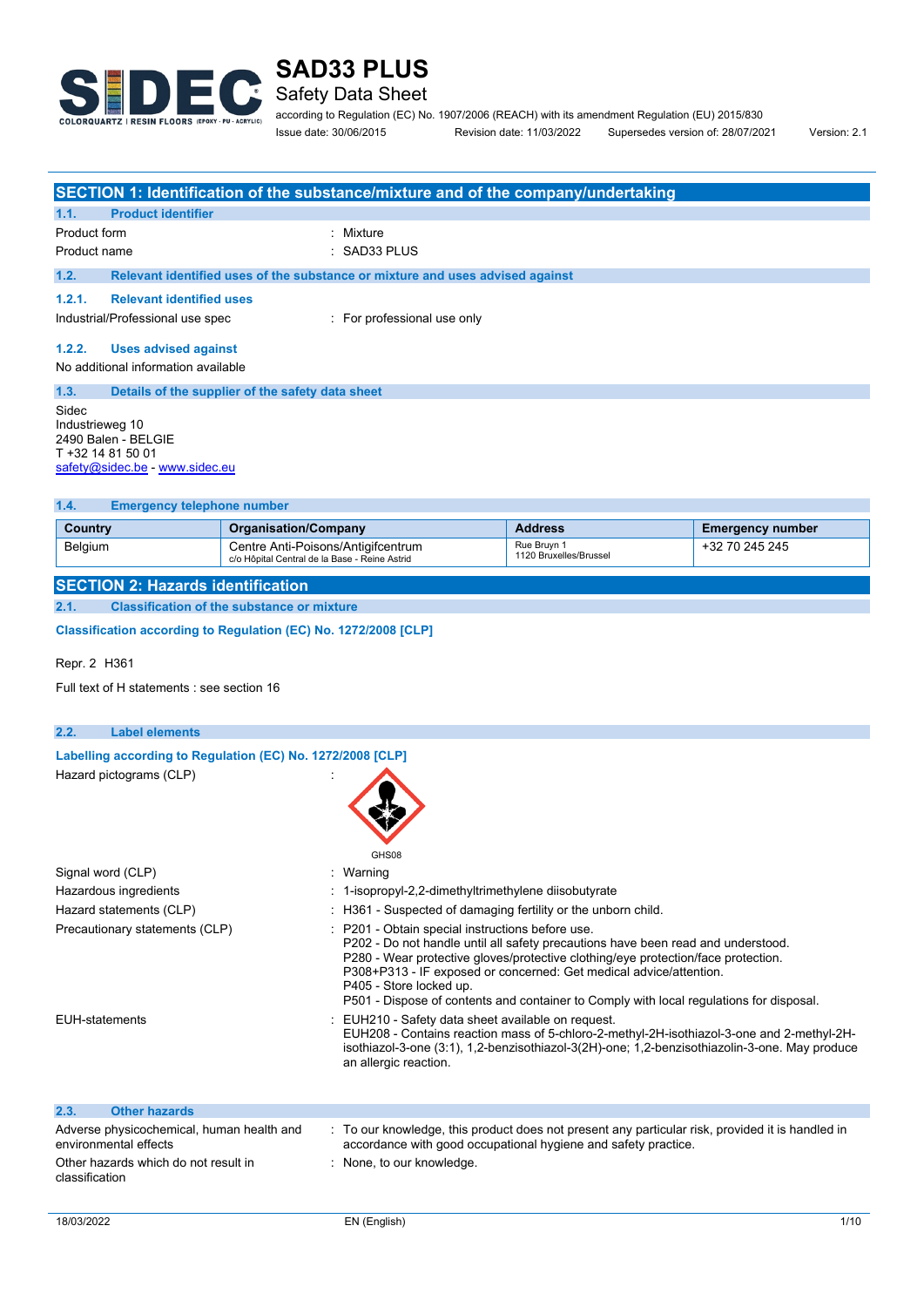### Safety Data Sheet

according to Regulation (EC) No. 1907/2006 (REACH) with its amendment Regulation (EU) 2015/830

#### **SECTION 3: Composition/information on ingredients**

#### **3.1. Substances**

#### Not applicable

#### **3.2. Mixtures**

| <b>Name</b>                                                                                                                                        | <b>Product identifier</b>                                                                               | $\frac{9}{6}$  | <b>Classification according to</b><br><b>Regulation (EC) No.</b><br>1272/2008 [CLP]                                                                                                                                                                                |
|----------------------------------------------------------------------------------------------------------------------------------------------------|---------------------------------------------------------------------------------------------------------|----------------|--------------------------------------------------------------------------------------------------------------------------------------------------------------------------------------------------------------------------------------------------------------------|
| 1-isopropyl-2,2-dimethyltrimethylene diisobutyrate                                                                                                 | (CAS-No.) 6846-50-0<br>(EC-No.) 229-934-9<br>(REACH-no) 01-2119451093-47                                | $4 - 8$        | Repr. 2, H361<br>Aquatic Chronic 3, H412                                                                                                                                                                                                                           |
| 2-Butoxyethanol<br>substance with a Community workplace exposure limit                                                                             | (CAS-No.) 111-76-2<br>(EC-No.) 203-905-0<br>(EC Index-No.) 603-014-00-0<br>(REACH-no) 01-2119475108-36  | $\leq 1$       | Acute Tox. 4 (Oral), H302<br>Acute Tox. 4 (Inhalation:dust, mist),<br>H332<br>Skin Irrit. 2, H315<br>Eye Irrit. 2, H319                                                                                                                                            |
| 2-(2-butoxyethoxy)ethanol<br>substance with a Community workplace exposure limit                                                                   | (CAS-No.) 112-34-5<br>(EC-No.) 203-961-6<br>(EC Index-No.) 603-096-00-8<br>(REACH-no) 01-2119475104-44  | $0.05 - 0.125$ | Eye Irrit. 2, H319                                                                                                                                                                                                                                                 |
| 1,2-benzisothiazol-3(2H)-one                                                                                                                       | (CAS-No.) 2634-33-5<br>(EC-No.) 220-120-9<br>(EC Index-No.) 613-088-00-6<br>(REACH-no) 01-2120761540-60 | < 0.016        | Acute Tox. 4 (Oral), H302<br>Skin Irrit. 2, H315<br>Eye Dam. 1, H318<br><b>Skin Sens. 1. H317</b><br>Aquatic Acute 1, H400                                                                                                                                         |
| reaction mass of: 5-chloro-2-methyl-4-isothiazolin-3-one [EC<br>no. 247-500-7] and 2-methyl-2H -isothiazol-3-one [EC no. 220-<br>$239-6$ ] $(3:1)$ | (CAS-No.) 55965-84-9<br>(EC Index-No.) 613-167-00-5                                                     | < 0.0015       | Acute Tox. 3 (Oral), H301<br>Acute Tox. 2 (Dermal), H310<br>Acute Tox. 2 (Inhalation), H330<br>Acute Tox. 2 (Inhalation:dust, mist),<br>H330<br>Skin Corr. 1C, H314<br>Eye Dam. 1, H318<br>Skin Sens. 1A, H317<br>Aquatic Acute 1. H400<br>Aquatic Chronic 1, H410 |

| <b>Specific concentration limits:</b>                                                                                                              |                                                                                                         |                                                                                                                                                                                                                            |  |  |
|----------------------------------------------------------------------------------------------------------------------------------------------------|---------------------------------------------------------------------------------------------------------|----------------------------------------------------------------------------------------------------------------------------------------------------------------------------------------------------------------------------|--|--|
| <b>Name</b>                                                                                                                                        | <b>Product identifier</b>                                                                               | <b>Specific concentration limits</b>                                                                                                                                                                                       |  |  |
| 1,2-benzisothiazol-3(2H)-one                                                                                                                       | (CAS-No.) 2634-33-5<br>(EC-No.) 220-120-9<br>(EC Index-No.) 613-088-00-6<br>(REACH-no) 01-2120761540-60 | $(0.05 \leq C < 100)$ Skin Sens. 1, H317                                                                                                                                                                                   |  |  |
| reaction mass of: 5-chloro-2-methyl-4-isothiazolin-3-one [EC<br>no. 247-500-7] and 2-methyl-2H -isothiazol-3-one [EC no. 220-<br>$239-6$ ] $(3:1)$ | (CAS-No.) 55965-84-9<br>(EC Index-No.) 613-167-00-5                                                     | ( 0,0015 ≤C ≤ 100) Skin Sens. 1A, H317<br>$(0.06 \leq C < 0.6)$ Eye Irrit. 2, H319<br>$(0.06 \leq C < 0.6)$ Skin Irrit. 2, H315<br>$(0.6 \leq C \leq 100)$ Eye Dam. 1, H318<br>$(0.6 \leq C \leq 100)$ Skin Corr. 1C, H314 |  |  |

Full text of H-statements: see section 16

| <b>SECTION 4: First aid measures</b>                                |                                                                                                                                                                                         |
|---------------------------------------------------------------------|-----------------------------------------------------------------------------------------------------------------------------------------------------------------------------------------|
| 4.1.<br><b>Description of first aid measures</b>                    |                                                                                                                                                                                         |
| First-aid measures general                                          | : In all cases of doubt, or when symptoms persist, seek medical attention.                                                                                                              |
| First-aid measures after inhalation                                 | Move the affected person away from the contaminated area and into the fresh air. If irritation<br>persists, consult a doctor.                                                           |
| First-aid measures after skin contact                               | : Wash with plenty of water/ If skin irritation or rash occurs: Get medical advice/attention.                                                                                           |
| First-aid measures after eye contact                                | F IF IN EYES: Rinse cautiously with water for several minutes. Remove contact lenses, if present<br>and easy to do. Continue rinsing. Consult an ophtalmologist if irritation persists. |
| First-aid measures after ingestion                                  | : Rinse mouth out with water. Get medical advice/attention if you feel unwell.                                                                                                          |
| 4.2.<br>Most important symptoms and effects, both acute and delayed |                                                                                                                                                                                         |
| Symptoms/effects after skin contact                                 | : Repeated or prolonged contact may cause allergic reactions in very susceptible persons.                                                                                               |
| 4.3.                                                                | Indication of any immediate medical attention and special treatment needed                                                                                                              |
| Treat symptomatically.                                              |                                                                                                                                                                                         |
| <b>SECTION 5: Firefighting measures</b>                             |                                                                                                                                                                                         |
| 5.1.<br><b>Extinguishing media</b>                                  |                                                                                                                                                                                         |

Suitable extinguishing media : Water fog. Dry powder. Foam. Carbon dioxide.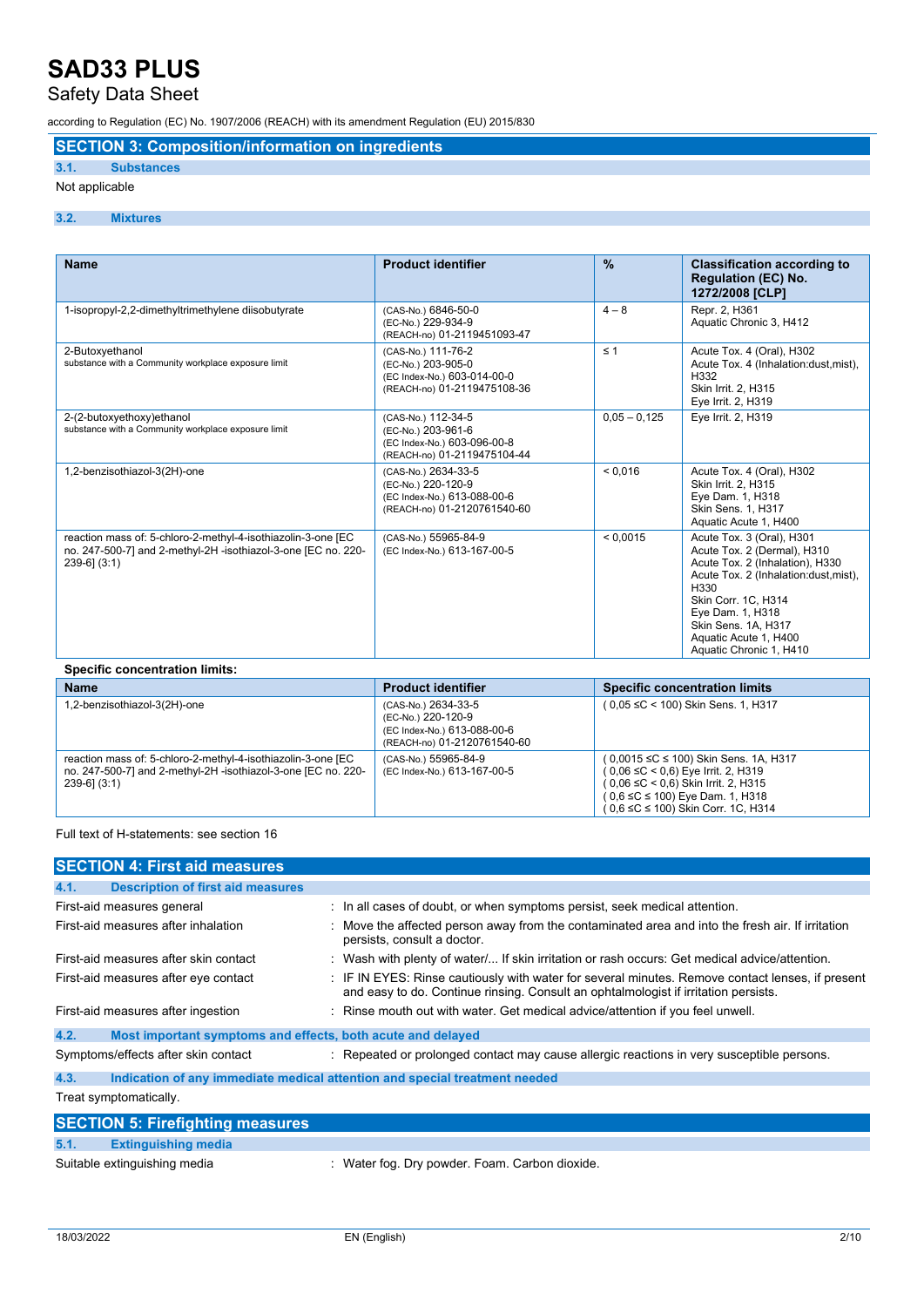### Safety Data Sheet

according to Regulation (EC) No. 1907/2006 (REACH) with its amendment Regulation (EU) 2015/830

| 5.2.   | Special hazards arising from the substance or mixture               |  |                                                                                                                                           |
|--------|---------------------------------------------------------------------|--|-------------------------------------------------------------------------------------------------------------------------------------------|
| fire   | Hazardous decomposition products in case of                         |  | : Carbon dioxide. Carbon monoxide. Nitrogen oxides.                                                                                       |
| 5.3.   | <b>Advice for firefighters</b>                                      |  |                                                                                                                                           |
|        | Firefighting instructions                                           |  | : Cool down the containers exposed to heat with a water spray. Contain the extinguishing fluids<br>by bunding.                            |
|        | Protection during firefighting                                      |  | Do not attempt to take action without suitable protective equipment. Complete protective<br>clothing. Self-contained breathing apparatus. |
|        | <b>SECTION 6: Accidental release measures</b>                       |  |                                                                                                                                           |
| 6.1.   | Personal precautions, protective equipment and emergency procedures |  |                                                                                                                                           |
| 6.1.1. | For non-emergency personnel                                         |  |                                                                                                                                           |

|        | <b>U.I.I.</b> TVI HUITURGIUTURIUT DUISURIUT |                                                                                                                                                                |
|--------|---------------------------------------------|----------------------------------------------------------------------------------------------------------------------------------------------------------------|
|        | Protective equipment                        | : Concerning personal protective equipment to use, see section 8.                                                                                              |
|        | Emergency procedures                        | Ventilate area. Avoid breathing vapours. Avoid contact with skin and eyes.                                                                                     |
| 6.1.2. | For emergency responders                    |                                                                                                                                                                |
|        | Protective equipment                        | : Do not attempt to take action without suitable protective equipment. For further information<br>refer to section 8: "Exposure controls/personal protection". |
| 6.2.   | <b>Environmental precautions</b>            |                                                                                                                                                                |

Avoid release to the environment. Do not allow to enter drains or water courses.

| 6.3.              | Methods and material for containment and cleaning up |  |                                                                                                                |
|-------------------|------------------------------------------------------|--|----------------------------------------------------------------------------------------------------------------|
| For containment   |                                                      |  | Liquid spill: take up in sand, earth, vermiculite. Put into a labelled container and provide safe<br>disposal. |
|                   | Methods for cleaning up                              |  | Hose down area with water.                                                                                     |
| Other information |                                                      |  | Dispose of contaminated materials in accordance with current regulations.                                      |
| 6.4.              | <b>Reference to other sections</b>                   |  |                                                                                                                |

For further information refer to section 13.

| <b>SECTION 7: Handling and storage</b>                               |                                                                                                                                                                                                                   |
|----------------------------------------------------------------------|-------------------------------------------------------------------------------------------------------------------------------------------------------------------------------------------------------------------|
| 7.1.<br><b>Precautions for safe handling</b>                         |                                                                                                                                                                                                                   |
| Precautions for safe handling                                        | : Use personal protective equipment as required. Do not handle until all safety precautions have<br>been read and understood. Avoid contact with skin and eyes. Do not breathe vapours.                           |
| Hygiene measures                                                     | : Do not eat, drink or smoke when using this product. Wash hands and other exposed areas with<br>mild soap and water before eating, drinking or smoking and when leaving work. Take off<br>contaminated clothing. |
| 7.2.<br>Conditions for safe storage, including any incompatibilities |                                                                                                                                                                                                                   |
| Storage conditions                                                   | : Store in dry, cool, well-ventilated area. Keep container tightly closed. Store away from heat.<br>Protect against frost.                                                                                        |
| Storage temperature                                                  | $\div$ 5 – 25 °C                                                                                                                                                                                                  |
| Special rules on packaging                                           | : Keep only in original container.                                                                                                                                                                                |

**7.3. Specific end use(s)** No additional information available

#### **SECTION 8: Exposure controls/personal protection**

**8.1. Control parameters**

| 2-Butoxyethanol (111-76-2) |                        |                       |
|----------------------------|------------------------|-----------------------|
| EU                         | <b>IOEL TWA</b>        | 98 mg/ $m3$           |
| EU                         | <b>IOEL TWA [ppm]</b>  | 20 ppm                |
| EU                         | <b>IOEL STEL</b>       | 246 mg/m <sup>3</sup> |
| EU                         | IOEL STEL [ppm]        | 50 ppm                |
| Belgium                    | <b>OEL TWA</b>         | 98 mg/m <sup>3</sup>  |
| Belgium                    | OEL TWA [ppm]          | 20 ppm                |
| Belgium                    | <b>OEL STEL</b>        | 246 mg/ $m3$          |
| Belgium                    | OEL STEL [ppm]         | 50 ppm                |
| France                     | VME (OEL TWA)          | 49 mg/ $m3$           |
| France                     | VME (OEL TWA) [ppm]    | 10 ppm                |
| France                     | VLE (OEL C/STEL)       | 246 mg/ $m3$          |
| France                     | VLE (OEL C/STEL) [ppm] | 50 ppm                |
| Netherlands                | MAC-TGG (OEL TWA)      | 100 mg/ $m3$          |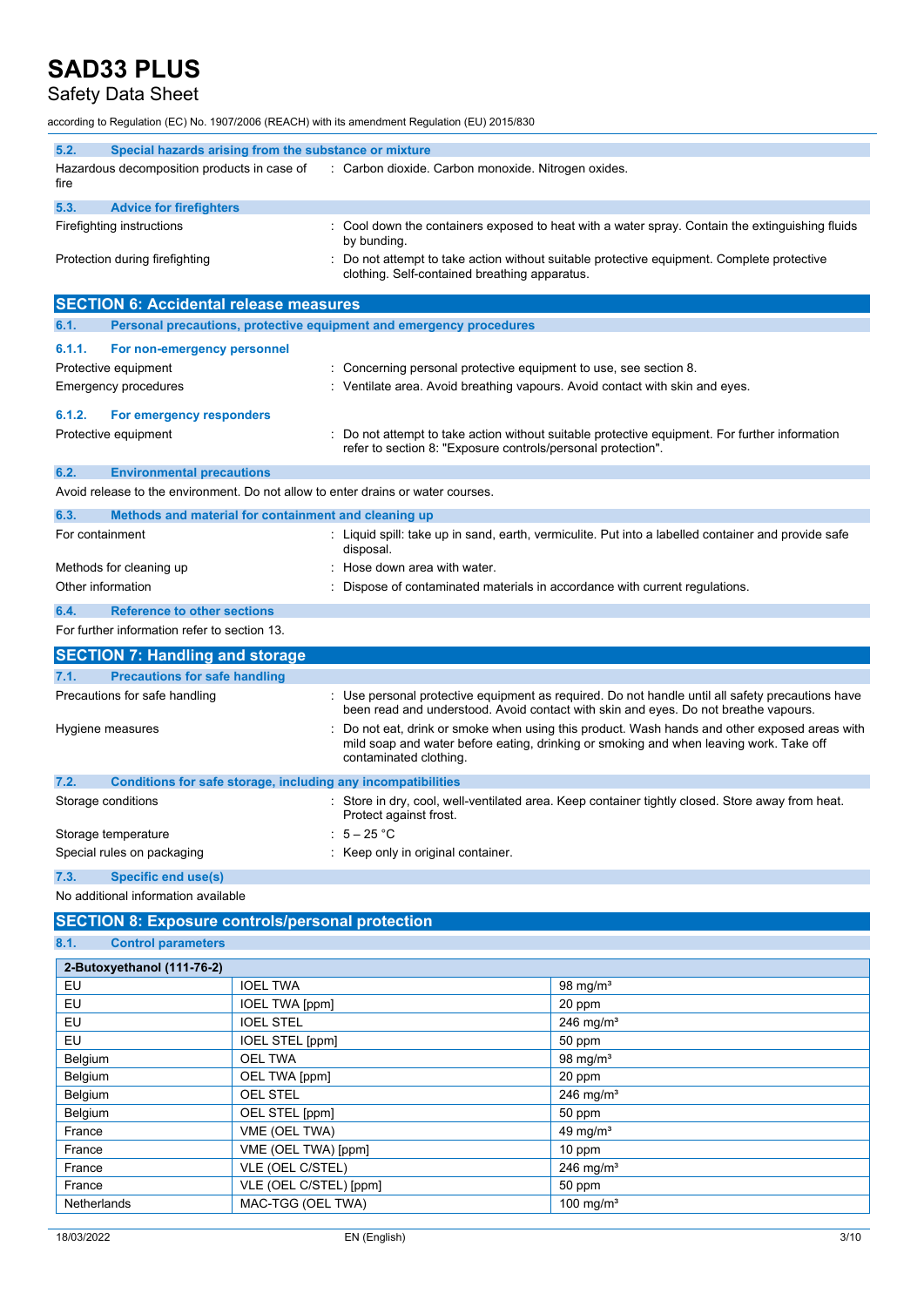### Safety Data Sheet

according to Regulation (EC) No. 1907/2006 (REACH) with its amendment Regulation (EU) 2015/830

| 2-Butoxyethanol (111-76-2)           |                           |                                       |
|--------------------------------------|---------------------------|---------------------------------------|
| Netherlands                          | MAC-TGG (OEL TWA) [ppm]   | 20 ppm                                |
| <b>Netherlands</b>                   | MAC-15 (OEL STEL)         | 246 mg/ $m3$                          |
| Netherlands                          | MAC-15 (OEL STEL) [ppm]   | 50 ppm                                |
| United Kingdom                       | WEL TWA (OEL TWA) [1]     | 123 mg/ $m3$                          |
| <b>United Kingdom</b>                | WEL TWA (OEL TWA) [2]     | 25 ppm                                |
| <b>United Kingdom</b>                | WEL STEL (OEL STEL)       | 246 mg/m $3$                          |
| United Kingdom                       | WEL STEL (OEL STEL) [ppm] | 50 ppm                                |
| <b>USA - ACGIH</b>                   | ACGIH OEL TWA [ppm]       | 20 ppm                                |
| 2-(2-butoxyethoxy)ethanol (112-34-5) |                           |                                       |
| EU                                   | <b>IOEL TWA</b>           | $67,5$ mg/m <sup>3</sup>              |
| EU                                   | <b>IOEL TWA [ppm]</b>     | 10 ppm                                |
| EU                                   | <b>IOEL STEL</b>          | 101,2 mg/m <sup>3</sup>               |
| EU                                   | <b>IOEL STEL [ppm]</b>    | 15 ppm                                |
| Belgium                              | <b>OEL TWA</b>            | $67,5 \,\mathrm{mg/m^3}$              |
| Belgium                              | OEL TWA [ppm]             | 10 ppm                                |
| Belgium                              | <b>OEL STEL</b>           | 101,2 mg/m <sup>3</sup>               |
| Belgium                              | OEL STEL [ppm]            | 15 ppm                                |
| France                               | VME (OEL TWA)             | $67,5$ mg/m <sup>3</sup>              |
| France                               | VME (OEL TWA) [ppm]       | 10 ppm                                |
| France                               | VLE (OEL C/STEL)          | 101,2 mg/m <sup>3</sup>               |
| France                               | VLE (OEL C/STEL) [ppm]    | 15 ppm                                |
| Netherlands                          | MAC-TGG (OEL TWA)         | 50 mg/ $m3$                           |
| <b>Netherlands</b>                   | MAC-TGG (OEL TWA) [ppm]   | 7,4 ppm                               |
| Netherlands                          | MAC-15 (OEL STEL)         | 100 mg/m $3$                          |
| <b>Netherlands</b>                   | MAC-15 (OEL STEL) [ppm]   | 15 ppm                                |
| United Kingdom                       | WEL TWA (OEL TWA) [1]     | 67,5 mg/ $m^3$                        |
| United Kingdom                       | WEL TWA (OEL TWA) [2]     | 10 ppm                                |
| United Kingdom                       | WEL STEL (OEL STEL)       | 101,2 mg/m <sup>3</sup>               |
| United Kingdom                       | WEL STEL (OEL STEL) [ppm] | 15 ppm                                |
| <b>USA - ACGIH</b>                   | ACGIH OEL TWA [ppm]       | 10 ppm (Inhalable fraction and vapor) |

#### **8.2. Exposure controls**

Personal protective equipment : Gloves. Safety glasses.

Eye protection  $\qquad \qquad$ : Safety glasses



Appropriate engineering controls : Ensure good ventilation of the work station.

- 
- Hand protection : Protective gloves. The protective gloves to be used must comply with the specifications of the regulation 2016/425 and the resultant standard EN 374. Breakthrough time : refer to the recommendations of the supplier
	-
- Skin and body protection **in the suitable protective clothing** : Wear suitable protective clothing
- Respiratory protection **in the set of inadequate ventilation wear respiratory protection.**

| <b>SECTION 9: Physical and chemical properties</b>            |                             |
|---------------------------------------------------------------|-----------------------------|
| Information on basic physical and chemical properties<br>9.1. |                             |
| Physical state                                                | $\therefore$ Liquid         |
| Colour                                                        | $:$ milky.                  |
| Odour                                                         | $:$ slight.                 |
| Odour threshold                                               | : No data available         |
| pH                                                            | : No data available         |
| Relative evaporation rate (butylacetate=1)                    | : No data available         |
| Melting point                                                 | $\therefore$ Not applicable |
| Freezing point                                                | No data available<br>$\sim$ |
| Boiling point                                                 | No data available           |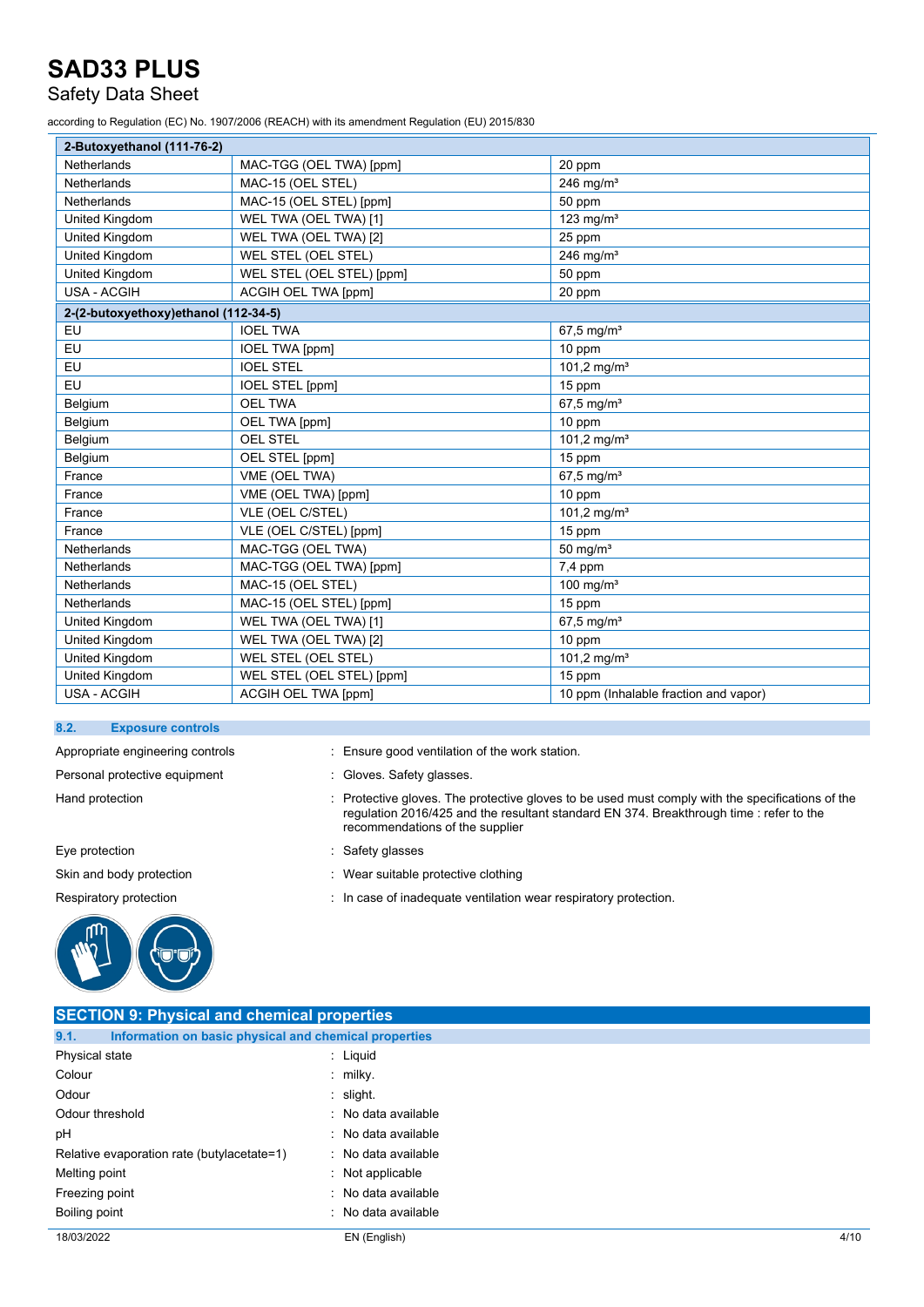### Safety Data Sheet

according to Regulation (EC) No. 1907/2006 (REACH) with its amendment Regulation (EU) 2015/830

| Flash point                                     | : No data available          |
|-------------------------------------------------|------------------------------|
| Auto-ignition temperature                       | : No data available          |
| Decomposition temperature                       | : No data available          |
| Flammability (solid, gas)                       | : Not applicable             |
| Vapour pressure                                 | No data available            |
| Relative vapour density at 20 °C                | : No data available          |
| Relative density                                | : No data available          |
| Solubility                                      | : No data available          |
| Partition coefficient n-octanol/water (Log Pow) | : No data available          |
| Viscosity, kinematic                            | No data available            |
| Viscosity, dynamic                              | : 260000 – 400000 Pa·s @20°C |
| Explosive properties                            | : No data available          |
| Oxidising properties                            | : No data available          |
| <b>Explosive limits</b>                         | No data available            |
|                                                 |                              |

#### **9.2. Other information**

No additional information available

| <b>SECTION 10: Stability and reactivity</b>                                                         |  |  |  |
|-----------------------------------------------------------------------------------------------------|--|--|--|
| <b>Reactivity</b><br>10.1.                                                                          |  |  |  |
| To our knowledge, the product does not present any particular risk, under normal conditions of use. |  |  |  |
| 10.2.<br><b>Chemical stability</b>                                                                  |  |  |  |
| Stable at ambient temperature and under normal conditions of use.                                   |  |  |  |
| 10.3.<br><b>Possibility of hazardous reactions</b>                                                  |  |  |  |
| No dangerous reactions known under normal conditions of use.                                        |  |  |  |
| <b>Conditions to avoid</b><br>10.4.                                                                 |  |  |  |
| Heat. Freezing.                                                                                     |  |  |  |
| Incompatible materials<br>10.5.                                                                     |  |  |  |
| Strong acids. Water.                                                                                |  |  |  |
| <b>Hazardous decomposition products</b><br>10.6.                                                    |  |  |  |
| Under permal conditions of sterage and use hazardous decomposition products should not be produced  |  |  |  |

Under normal conditions of storage and use, hazardous decomposition products should not be produced.

**SECTION 11: Toxicological information 11.1. Information on toxicological effects**

Acute toxicity **interest in the classified (Based on available data, the classification criteria are not met)** 

| reaction mass of: 5-chloro-2-methyl-4-isothiazolin-3-one [EC no. 247-500-7] and 2-methyl-2H -isothiazol-3-one [EC no. 220-239-6] (3:1)<br>(55965-84-9) |                                                                                                                                      |  |
|--------------------------------------------------------------------------------------------------------------------------------------------------------|--------------------------------------------------------------------------------------------------------------------------------------|--|
| LD50 oral rat                                                                                                                                          | 64 mg/kg                                                                                                                             |  |
| LD50 dermal rat                                                                                                                                        | 87,12 mg/kg                                                                                                                          |  |
| LC50 Inhalation - Rat                                                                                                                                  | $0,33 \text{ mg/l}$                                                                                                                  |  |
| 2-Butoxyethanol (111-76-2)                                                                                                                             |                                                                                                                                      |  |
| LD50 oral rat                                                                                                                                          | 1746 mg/kg bodyweight (Equivalent to or corresponding to OECD 401, Rat, Male,<br>Experimental value, Oral)                           |  |
| LD50 oral                                                                                                                                              | 1414 mg/kg bodyweight (OECD 401: Acute oral toxicity, Guinea pig, Male / female,<br>Experimental value, Oral, 14 day (s))            |  |
| LD50 dermal rat                                                                                                                                        | > 2000 mg/kg bodyweight (OECD 402: Acute Dermal Toxicity, Rat, Male / Female,<br>Experimental Value, Dermal, 14 day (s))             |  |
| LC50 Inhalation - Rat                                                                                                                                  | $> 4.26$ mg/l                                                                                                                        |  |
| LC50 Inhalation - Rat [ppm]                                                                                                                            | 450 ppm (Equivalent to or corresponding to OECD 403.4 h, Rat, Female, Experimental value,<br>Inhalation (vapor))                     |  |
| 1-isopropyl-2,2-dimethyltrimethylene diisobutyrate (6846-50-0)                                                                                         |                                                                                                                                      |  |
| LD50 oral rat                                                                                                                                          | > 2000 mg/kg bodyweight (OECD 425: Acute Oral Toxicity: Up-and-Down Procedure, Rat,<br>Female, Experimental Value, Oral, 14 day (s)) |  |
| LD50 dermal rabbit                                                                                                                                     | > 2000 mg/kg bodyweight (OECD 402: Acute Dermal Toxicity, 24h, Rabbit, Male / Female,<br>Experimental Value, Dermal, 14 day (s))     |  |
| 2-(2-butoxyethoxy)ethanol (112-34-5)                                                                                                                   |                                                                                                                                      |  |
| LD50 oral                                                                                                                                              | 2410 - 5530 mg/kg bodyweight (Equivalent to or corresponding toOESO 401, Mouse, Male,<br>Experimental value, Oral, 14 day (s))       |  |
|                                                                                                                                                        |                                                                                                                                      |  |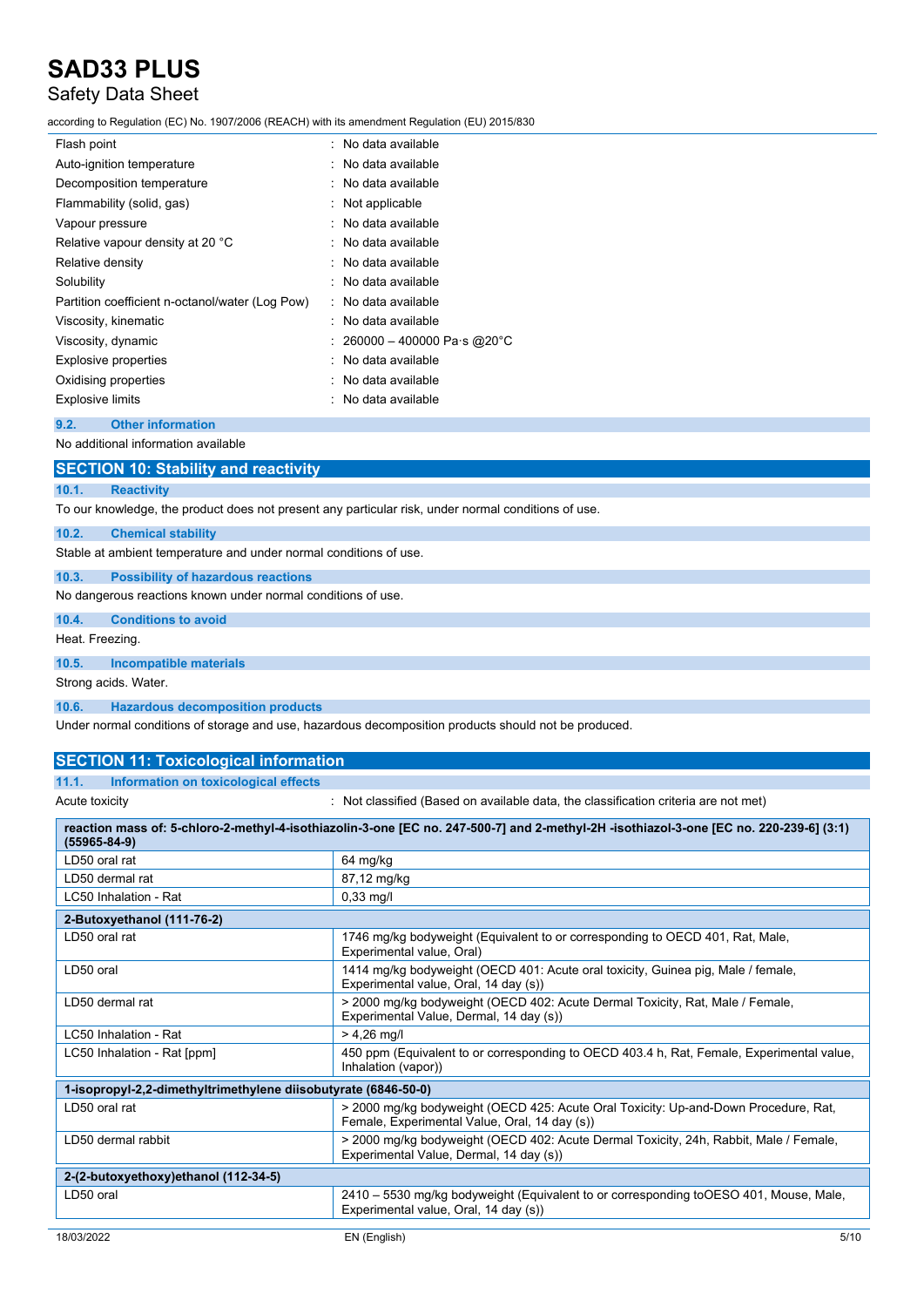## Safety Data Sheet

according to Regulation (EC) No. 1907/2006 (REACH) with its amendment Regulation (EU) 2015/830

| 2-(2-butoxyethoxy)ethanol (112-34-5) |                                                                                                                              |
|--------------------------------------|------------------------------------------------------------------------------------------------------------------------------|
| LD50 dermal rabbit                   | 2764 mg/kg bodyweight (Equivalent to or corresponding to OESO 402, Rabbit, Male,<br>Experimental value, Dermal, 14 day (s))  |
| Skin corrosion/irritation            | : Not classified (Based on available data, the classification criteria are not met)                                          |
| Serious eye damage/irritation        | : Not classified (Based on available data, the classification criteria are not met)                                          |
| Respiratory or skin sensitisation    | : Not classified (Based on available data, the classification criteria are not met)                                          |
| Germ cell mutagenicity               | : Not classified (Based on available data, the classification criteria are not met)                                          |
| Carcinogenicity                      | : Not classified (Based on available data, the classification criteria are not met)                                          |
| Reproductive toxicity                | : Suspected of damaging fertility or the unborn child. (Based on available data, the classification<br>criteria are not met) |
| STOT-single exposure                 | : Not classified (Based on available data, the classification criteria are not met)                                          |
| STOT-repeated exposure               | : Not classified (Based on available data, the classification criteria are not met)                                          |
| Aspiration hazard                    | $\therefore$ Not classified (Based on available data, the classification criteria are not met)                               |

| <b>SECTION 12: Ecological information</b>                      |                                                                                                                                                                                 |  |  |
|----------------------------------------------------------------|---------------------------------------------------------------------------------------------------------------------------------------------------------------------------------|--|--|
| 12.1.<br><b>Toxicity</b>                                       |                                                                                                                                                                                 |  |  |
| Ecology - general                                              | The product is not considered harmful to aquatic organisms nor to cause long-term adverse<br>effects in the environment.                                                        |  |  |
| $(55965 - 84 - 9)$                                             | reaction mass of: 5-chloro-2-methyl-4-isothiazolin-3-one [EC no. 247-500-7] and 2-methyl-2H -isothiazol-3-one [EC no. 220-239-6] (3:1)                                          |  |  |
| LC50 - Fish [1]                                                | $0,19$ mg/l                                                                                                                                                                     |  |  |
| EC50 - Crustacea [1]                                           | $0,16$ mg/l                                                                                                                                                                     |  |  |
| NOEC chronic fish                                              | $0.05$ mg/l                                                                                                                                                                     |  |  |
| NOEC chronic crustacea                                         | $0.1$ mg/l                                                                                                                                                                      |  |  |
| 1,2-benzisothiazol-3(2H)-one (2634-33-5)                       |                                                                                                                                                                                 |  |  |
| LC50 - Fish [1]                                                | $1,6$ mg/l                                                                                                                                                                      |  |  |
| EC50 - Crustacea [1]                                           | $4,8$ mg/l                                                                                                                                                                      |  |  |
| 2-Butoxyethanol (111-76-2)                                     |                                                                                                                                                                                 |  |  |
| LC50 - Fish [1]                                                | 1474 mg/l (OECD 203: Fish: acute toxicity study, 96 h, Oncorhynchus mykiss, Static system,<br>Fresh water, Experimental value, Nominal concentration)                           |  |  |
| EC50 - Crustacea [1]                                           | 1550 mg/l (OECD 202: Acute Immobilization Study at Daphnia sp., 48 h, Daphnia magna,<br>Static System, Fresh Water, Experimental Value, Nominal Concentration)                  |  |  |
| ErC50 algae                                                    | 1840 mg/l                                                                                                                                                                       |  |  |
| 1-isopropyl-2,2-dimethyltrimethylene diisobutyrate (6846-50-0) |                                                                                                                                                                                 |  |  |
| EC50 - Crustacea [1]                                           | > 1,46 mg/l (Equivalent to or corresponding to EU method C.2, 48 h, Daphnia magna, Static<br>system, Fresh water, Experimental value, Greater than water solubility)            |  |  |
| ErC50 algae                                                    | > 7,49 mg/l (OECD 201: Algae: growth inhibition study, 72 h, Pseudokirchneriella subcapitata,<br>Static system, Fresh water, Experimental value, Greater than water solubility) |  |  |
| 2-(2-butoxyethoxy)ethanol (112-34-5)                           |                                                                                                                                                                                 |  |  |
| LC50 - Fish [1]                                                | 1300 mg/l (Equivalent to or corresponding to OESO 203, 96 h, Lepomis macrochirus, Static<br>system, Fresh water, Experimental value, Nominal concentration)                     |  |  |
| EC50 - Crustacea [1]                                           | > 100 mg/l (EU method C.2, 48 h, Daphnia magna, Static system, Fresh water, Experimental<br>value, Movement)                                                                    |  |  |
| ErC50 algae                                                    | 1101 mg/l (Equivalent to or corresponding to OECD 201, 72 h, Pseudokirchneriella<br>subcapitata, Static system, Fresh water, Experimental value, Nominal concentration)         |  |  |

### **12.2. Persistence and degradability**

| reaction mass of: 5-chloro-2-methyl-4-isothiazolin-3-one [EC no. 247-500-7] and 2-methyl-2H -isothiazol-3-one [EC no. 220-239-6] (3:1)<br>$(55965 - 84 - 9)$ |                                 |  |  |
|--------------------------------------------------------------------------------------------------------------------------------------------------------------|---------------------------------|--|--|
| Biodegradation                                                                                                                                               | $< 50 \%$                       |  |  |
| 2-Butoxyethanol (111-76-2)                                                                                                                                   |                                 |  |  |
| Persistence and degradability                                                                                                                                | Readily biodegradable in water. |  |  |
| 1-isopropyl-2,2-dimethyltrimethylene diisobutyrate (6846-50-0)                                                                                               |                                 |  |  |
| Persistence and degradability                                                                                                                                | Readily biodegradable in water. |  |  |
| ThOD                                                                                                                                                         | 2.4 g $O_2/g$ substance         |  |  |
| 2-(2-butoxyethoxy)ethanol (112-34-5)                                                                                                                         |                                 |  |  |
| Persistence and degradability                                                                                                                                | Readily biodegradable in water. |  |  |
| 12.3.<br><b>Bioaccumulative potential</b>                                                                                                                    |                                 |  |  |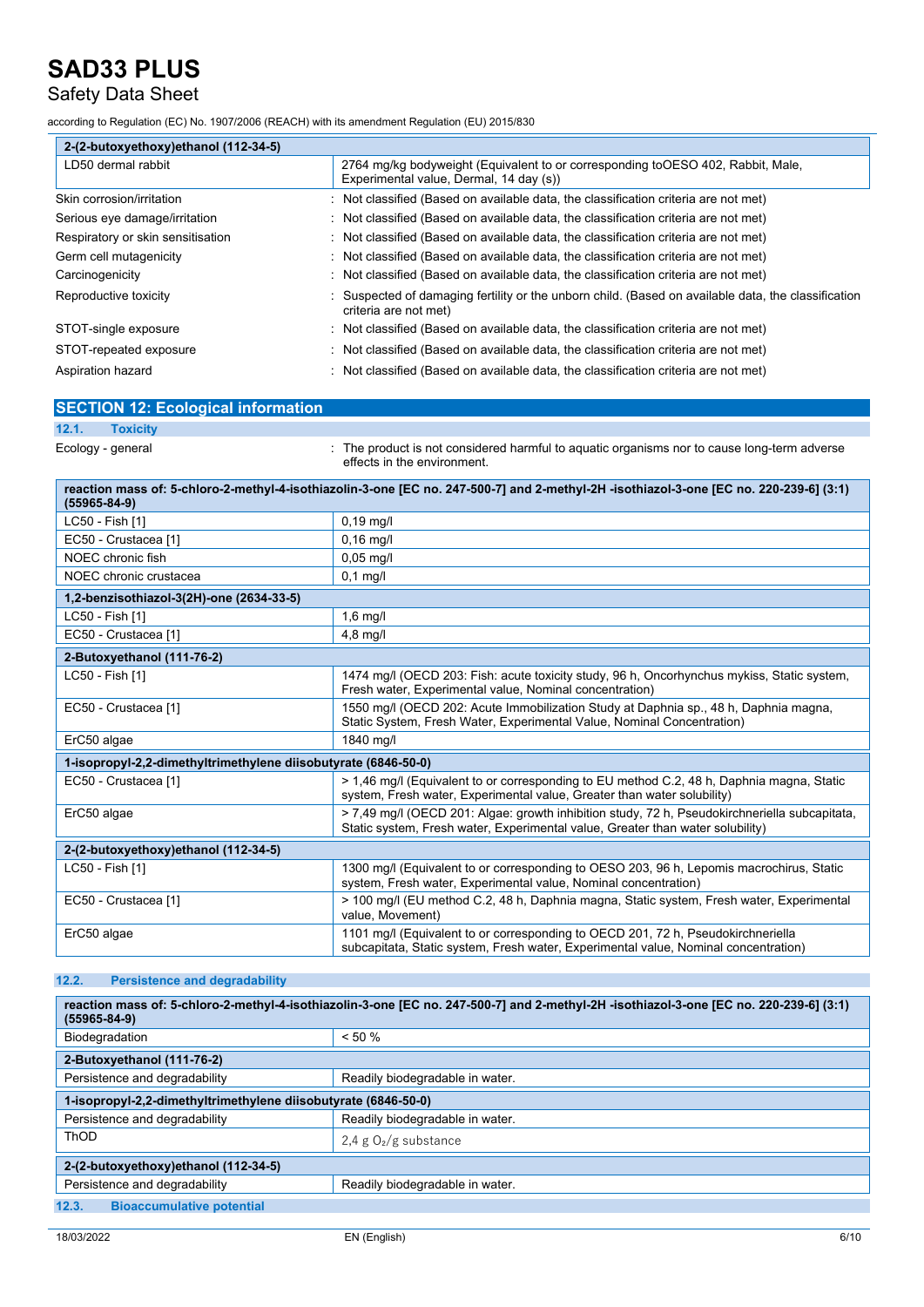### Safety Data Sheet

according to Regulation (EC) No. 1907/2006 (REACH) with its amendment Regulation (EU) 2015/830

| reaction mass of: 5-chloro-2-methyl-4-isothiazolin-3-one [EC no. 247-500-7] and 2-methyl-2H -isothiazol-3-one [EC no. 220-239-6] (3:1)<br>$(55965 - 84 - 9)$ |                                                                                                                                                                                 |  |  |
|--------------------------------------------------------------------------------------------------------------------------------------------------------------|---------------------------------------------------------------------------------------------------------------------------------------------------------------------------------|--|--|
| Partition coefficient n-octanol/water (Log Pow)                                                                                                              | 0.401                                                                                                                                                                           |  |  |
| 2-Butoxyethanol (111-76-2)                                                                                                                                   |                                                                                                                                                                                 |  |  |
| Partition coefficient n-octanol/water (Log Pow)                                                                                                              | 0,81 (Test data, 20 °C)                                                                                                                                                         |  |  |
| Bioaccumulative potential                                                                                                                                    | Low bioaccumulation potential.                                                                                                                                                  |  |  |
| 1-isopropyl-2,2-dimethyltrimethylene diisobutyrate (6846-50-0)                                                                                               |                                                                                                                                                                                 |  |  |
| BCF - Fish [1]                                                                                                                                               | 5340 (OECD 305: Bioconcentration: flow-through test with fish, 23 day (s), Lepomis<br>macrochirus, Flow-through system, Fresh water, Experimental value, GLP)                   |  |  |
| Partition coefficient n-octanol/water (Log Pow)                                                                                                              | 4,04 - 4,91 (QSAR, 25 °C)                                                                                                                                                       |  |  |
| Bioaccumulative potential                                                                                                                                    | strong. Bioaccumulative potential.                                                                                                                                              |  |  |
| 2-(2-butoxyethoxy)ethanol (112-34-5)                                                                                                                         |                                                                                                                                                                                 |  |  |
| Partition coefficient n-octanol/water (Log Pow)                                                                                                              | 1 (Experimental value, OESO 117:: Partition coefficient (n-octanol / water), HPLC method, 20 °<br>$\mathcal{C}$                                                                 |  |  |
| Bioaccumulative potential                                                                                                                                    | Low bioaccumulation potential.                                                                                                                                                  |  |  |
| 12.4.<br><b>Mobility in soil</b>                                                                                                                             |                                                                                                                                                                                 |  |  |
| 2-Butoxyethanol (111-76-2)                                                                                                                                   |                                                                                                                                                                                 |  |  |
| Surface tension                                                                                                                                              | 65,03 mN/m (20 °C, 2 g/l)                                                                                                                                                       |  |  |
| Partition coefficient n-octanol/water (Log Koc)                                                                                                              | $0,451 - 0,882$                                                                                                                                                                 |  |  |
| Ecology - soil                                                                                                                                               | little. Adsorption in soil.                                                                                                                                                     |  |  |
| 1-isopropyl-2,2-dimethyltrimethylene diisobutyrate (6846-50-0)                                                                                               |                                                                                                                                                                                 |  |  |
| Surface tension                                                                                                                                              | 27,8 mN/m (22 ° C, 100 vol%, EU method A.5: Surface tension)                                                                                                                    |  |  |
| Partition coefficient n-octanol/water (Log Koc)                                                                                                              | 3,6 (log Koc, QSAR)                                                                                                                                                             |  |  |
| Ecology - soil                                                                                                                                               | little. Adsorption in soil.                                                                                                                                                     |  |  |
| 2-(2-butoxyethoxy)ethanol (112-34-5)                                                                                                                         |                                                                                                                                                                                 |  |  |
| Surface tension                                                                                                                                              | 27 mN/m (25 °C, 0.00212 mol/g)                                                                                                                                                  |  |  |
| Ecology - soil                                                                                                                                               | strong. Mobile.                                                                                                                                                                 |  |  |
| <b>Results of PBT and vPvB assessment</b><br>12.5.                                                                                                           |                                                                                                                                                                                 |  |  |
| <b>Component</b>                                                                                                                                             |                                                                                                                                                                                 |  |  |
| 1-isopropyl-2,2-dimethyltrimethylene<br>diisobutyrate (6846-50-0)                                                                                            | This substance/mixture does not meet the PBT criteria of REACH regulation, annex XIII<br>This substance/mixture does not meet the vPvB criteria of REACH regulation, annex XIII |  |  |
| 2-Butoxyethanol (111-76-2)                                                                                                                                   | This substance/mixture does not meet the PBT criteria of REACH requlation, annex XIII<br>This substance/mixture does not meet the vPvB criteria of REACH regulation, annex XIII |  |  |
| 2-(2-butoxyethoxy)ethanol (112-34-5)                                                                                                                         | This substance/mixture does not meet the PBT criteria of REACH regulation, annex XIII<br>This substance/mixture does not meet the vPvB criteria of REACH regulation, annex XIII |  |  |
| 12.6.<br><b>Other adverse effects</b>                                                                                                                        |                                                                                                                                                                                 |  |  |

No additional information available

| <b>SECTION 13: Disposal considerations</b> |                                                                                                                                                                              |
|--------------------------------------------|------------------------------------------------------------------------------------------------------------------------------------------------------------------------------|
| 13.1.<br><b>Waste treatment methods</b>    |                                                                                                                                                                              |
| Waste treatment methods                    | : Dispose of in accordance with relevant local regulations.                                                                                                                  |
| Additional information                     | : Empty the packaging completely prior to disposal. Recycle or dispose of in compliance with<br>current legislation.                                                         |
| European List of Waste (LoW) code          | 08 00 00 - WASTES FROM THE MANUFACTURE, FORMULATION, SUPPLY AND USE<br>(MFSU) OF COATINGS (PAINTS, VARNISHES AND VITREOUS ENAMELS), ADHESIVES,<br>SEALANTS AND PRINTING INKS |

### **SECTION 14: Transport information**

In accordance with ADR / RID / IMDG / IATA / ADN

| 14.1.                       | UN number                   |                             |
|-----------------------------|-----------------------------|-----------------------------|
| Not regulated for transport |                             |                             |
| 14.2.                       | UN proper shipping name     |                             |
|                             | Proper Shipping Name (ADR)  | $\therefore$ Not applicable |
|                             | Proper Shipping Name (IMDG) | $\therefore$ Not applicable |
|                             | Proper Shipping Name (IATA) | $\therefore$ Not applicable |
|                             | Proper Shipping Name (ADN)  | $\therefore$ Not applicable |
|                             | Proper Shipping Name (RID)  | $\therefore$ Not applicable |
|                             |                             |                             |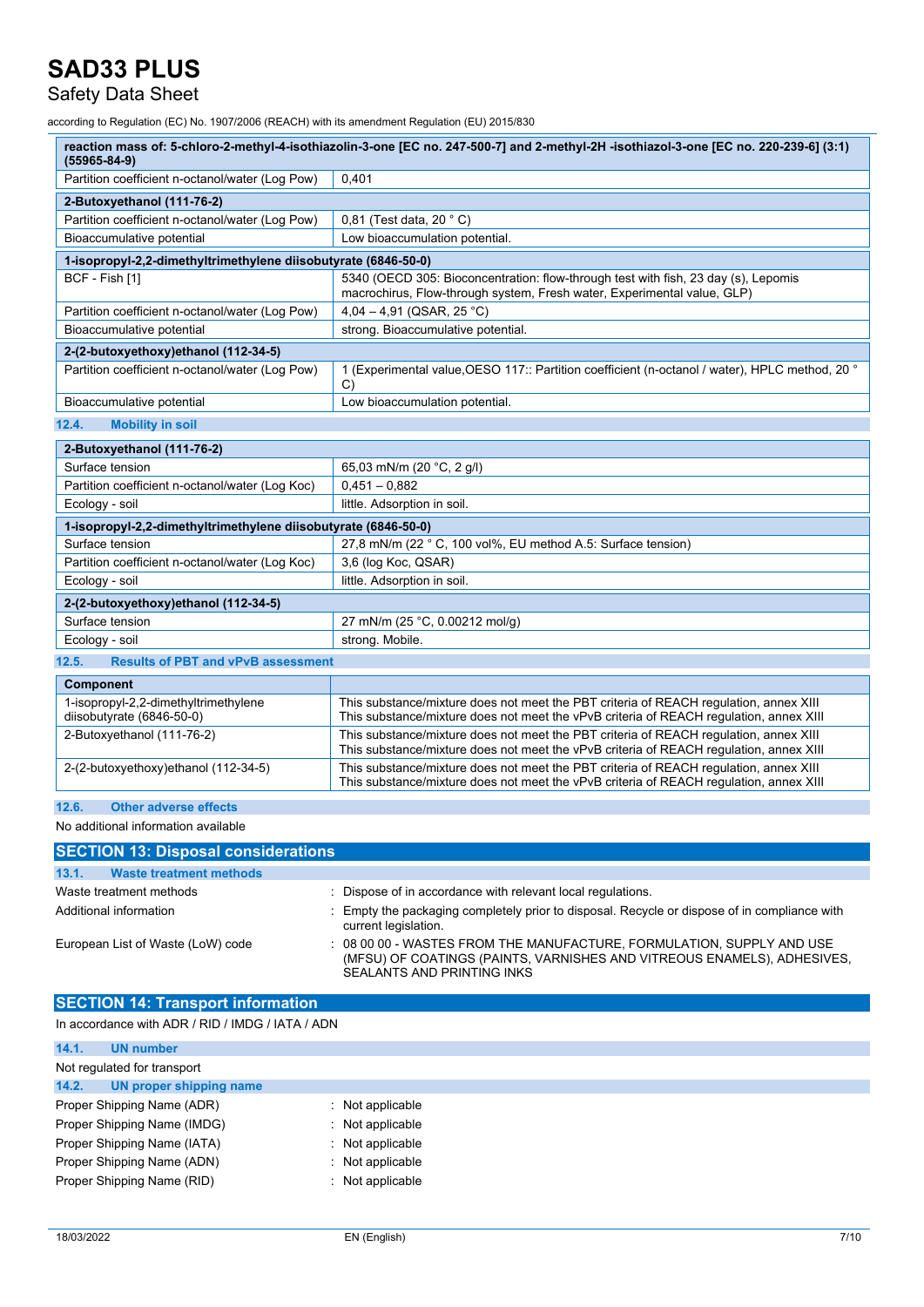## Safety Data Sheet

according to Regulation (EC) No. 1907/2006 (REACH) with its amendment Regulation (EU) 2015/830

| 14.3.<br><b>Transport hazard class(es)</b>                |                                                                                                |  |
|-----------------------------------------------------------|------------------------------------------------------------------------------------------------|--|
| <b>ADR</b>                                                |                                                                                                |  |
| Transport hazard class(es) (ADR)                          | : Not applicable                                                                               |  |
|                                                           |                                                                                                |  |
| <b>IMDG</b>                                               |                                                                                                |  |
| Transport hazard class(es) (IMDG)                         | : Not applicable                                                                               |  |
|                                                           |                                                                                                |  |
| <b>IATA</b>                                               |                                                                                                |  |
| Transport hazard class(es) (IATA)                         | : Not applicable                                                                               |  |
|                                                           |                                                                                                |  |
| <b>ADN</b>                                                |                                                                                                |  |
| Transport hazard class(es) (ADN)                          | : Not applicable                                                                               |  |
|                                                           |                                                                                                |  |
| <b>RID</b>                                                |                                                                                                |  |
| Transport hazard class(es) (RID)                          | : Not applicable                                                                               |  |
|                                                           |                                                                                                |  |
| 14.4.<br><b>Packing group</b>                             | : Not applicable                                                                               |  |
| Packing group (ADR)                                       |                                                                                                |  |
| Packing group (IMDG)                                      | Not applicable                                                                                 |  |
| Packing group (IATA)                                      | Not applicable                                                                                 |  |
| Packing group (ADN)                                       | Not applicable                                                                                 |  |
| Packing group (RID)                                       | Not applicable                                                                                 |  |
| 14.5.<br><b>Environmental hazards</b>                     |                                                                                                |  |
| Dangerous for the environment                             | No                                                                                             |  |
| Marine pollutant                                          | No                                                                                             |  |
| Other information                                         | No supplementary information available                                                         |  |
|                                                           |                                                                                                |  |
| 14.6.<br><b>Special precautions for user</b>              |                                                                                                |  |
| - Overland transport                                      |                                                                                                |  |
| No data available                                         |                                                                                                |  |
|                                                           |                                                                                                |  |
| - Transport by sea                                        |                                                                                                |  |
| No data available                                         |                                                                                                |  |
| - Air transport                                           |                                                                                                |  |
| No data available                                         |                                                                                                |  |
|                                                           |                                                                                                |  |
| - Inland waterway transport                               |                                                                                                |  |
| Carriage prohibited (ADN)                                 | $:$ No                                                                                         |  |
| Not subject to ADN                                        | No                                                                                             |  |
| - Rail transport                                          |                                                                                                |  |
| Carriage prohibited (RID)                                 | $\therefore$ No                                                                                |  |
| 14.7.                                                     | Transport in bulk according to Annex II of MARPOL 73/78 and the IBC Code                       |  |
| Not applicable                                            |                                                                                                |  |
|                                                           |                                                                                                |  |
| <b>SECTION 15: Regulatory information</b>                 |                                                                                                |  |
| 15.1.                                                     | Safety, health and environmental regulations/legislation specific for the substance or mixture |  |
| <b>EU-Regulations</b><br>15.1.1.                          |                                                                                                |  |
| Contains no REACH substances with Annex XVII restrictions |                                                                                                |  |
| Contains no substance on the REACH candidate list         |                                                                                                |  |
| Contains no REACH Annex XIV substances                    |                                                                                                |  |
|                                                           |                                                                                                |  |
| <b>National regulations</b><br>15.1.2.                    |                                                                                                |  |
|                                                           |                                                                                                |  |
| Germany                                                   |                                                                                                |  |
| Regulatory reference                                      | : WGK 1, Slightly hazardous to water (Classification according to AwSV, Annex 1)               |  |
| Hazardous Incident Ordinance (12. BImSchV)                | : Is not subject of the 12. BlmSchV (Hazardous Incident Ordinance)                             |  |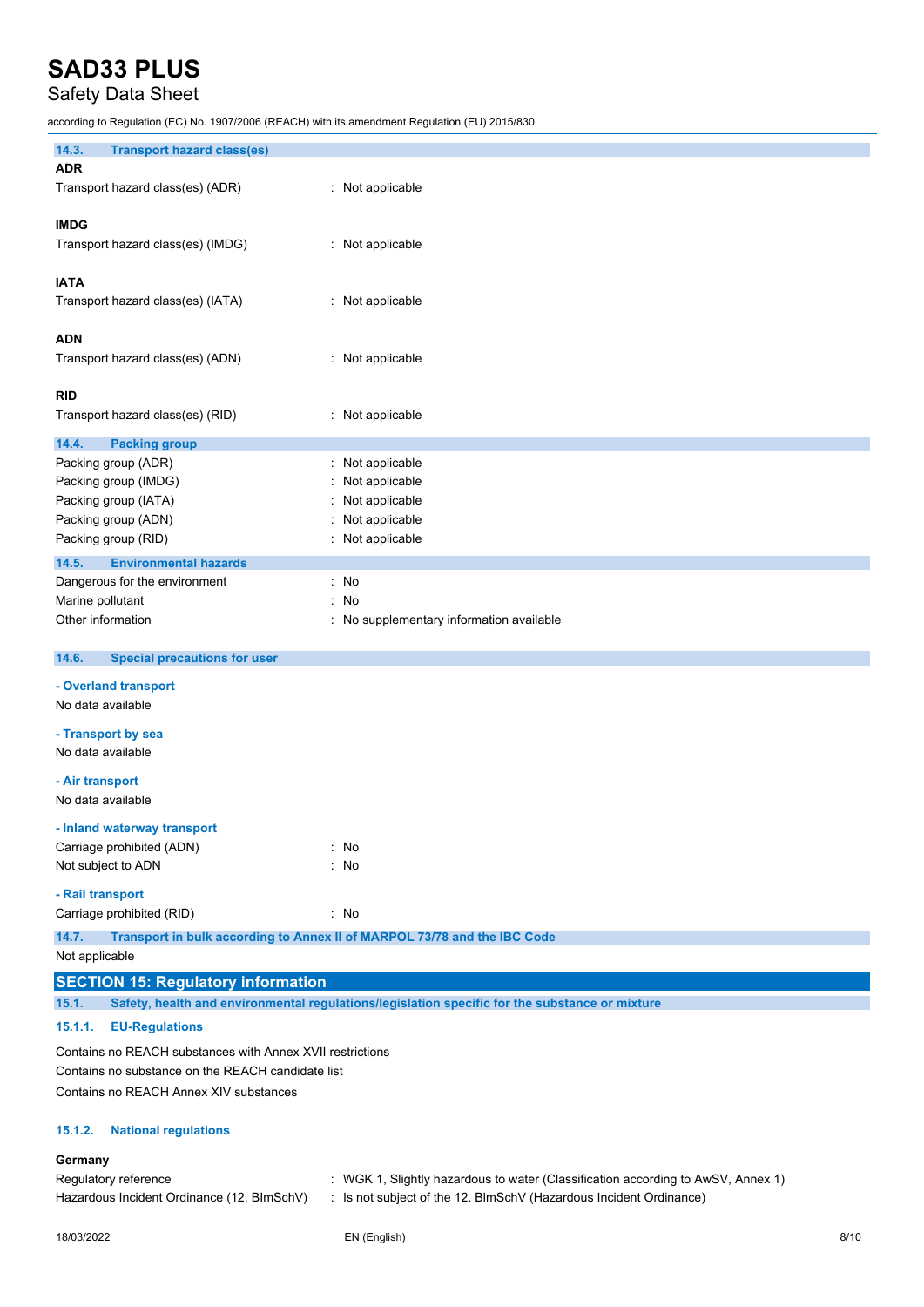## Safety Data Sheet

according to Regulation (EC) No. 1907/2006 (REACH) with its amendment Regulation (EU) 2015/830

| SZW-lijst van kankerverwekkende stoffen                                              | : None of the components are listed                                                                     |
|--------------------------------------------------------------------------------------|---------------------------------------------------------------------------------------------------------|
| SZW-lijst van mutagene stoffen                                                       | : None of the components are listed                                                                     |
| NIET-limitatieve lijst van voor de voortplanting<br>giftige stoffen - Borstvoeding   | : None of the components are listed                                                                     |
| NIET-limitatieve lijst van voor de voortplanting<br>giftige stoffen - Vruchtbaarheid | : None of the components are listed                                                                     |
| NIET-limitatieve lijst van voor de voortplanting<br>giftige stoffen – Ontwikkeling   | : None of the components are listed                                                                     |
| <b>Denmark</b>                                                                       |                                                                                                         |
| Recommendations Danish Regulation                                                    | : Young people below the age of 18 years are not allowed to use the product                             |
|                                                                                      | Pregnant/breastfeeding women working with the product must not be in direct contact with the<br>product |

#### **15.2. Chemical safety assessment**

No chemical safety assessment has been carried out

#### **SECTION 16: Other information**

Indication of changes:

This sheet was updated (refer to the date at the top of this page). This sheet has been revised completely (changes were not marked).

Data sources **in the source of the CHA** (European Chemicals Agency).

Full text of H- and EUH-statements:

| ull text of the and EDI restatements |                                                                                                                                                                                                            |
|--------------------------------------|------------------------------------------------------------------------------------------------------------------------------------------------------------------------------------------------------------|
| Acute Tox. 2 (Dermal)                | Acute toxicity (dermal), Category 2                                                                                                                                                                        |
| Acute Tox. 2 (Inhalation)            | Acute toxicity (inhal.), Category 2                                                                                                                                                                        |
| Acute Tox. 2 (Inhalation:dust, mist) | Acute toxicity (inhalation:dust, mist) Category 2                                                                                                                                                          |
| Acute Tox. 3 (Oral)                  | Acute toxicity (oral), Category 3                                                                                                                                                                          |
| Acute Tox. 4 (Inhalation:dust.mist)  | Acute toxicity (inhalation:dust, mist) Category 4                                                                                                                                                          |
| Acute Tox. 4 (Oral)                  | Acute toxicity (oral), Category 4                                                                                                                                                                          |
| Aquatic Acute 1                      | Hazardous to the aquatic environment - Acute Hazard, Category 1                                                                                                                                            |
| Aquatic Chronic 1                    | Hazardous to the aquatic environment - Chronic Hazard, Category 1                                                                                                                                          |
| Aquatic Chronic 3                    | Hazardous to the aquatic environment - Chronic Hazard, Category 3                                                                                                                                          |
| Eye Dam. 1                           | Serious eye damage/eye irritation, Category 1                                                                                                                                                              |
| Eye Irrit. 2                         | Serious eye damage/eye irritation, Category 2                                                                                                                                                              |
| Repr. 2                              | Reproductive toxicity, Category 2                                                                                                                                                                          |
| Skin Corr. 1C                        | Skin corrosion/irritation, Category 1, Sub-Category 1C                                                                                                                                                     |
| Skin Irrit. 2                        | Skin corrosion/irritation, Category 2                                                                                                                                                                      |
| Skin Sens. 1                         | Skin sensitisation, Category 1                                                                                                                                                                             |
| Skin Sens, 1A                        | Skin sensitisation, category 1A                                                                                                                                                                            |
| H301                                 | Toxic if swallowed                                                                                                                                                                                         |
| H302                                 | Harmful if swallowed.                                                                                                                                                                                      |
| H310                                 | Fatal in contact with skin.                                                                                                                                                                                |
| H314                                 | Causes severe skin burns and eye damage.                                                                                                                                                                   |
| H315                                 | Causes skin irritation.                                                                                                                                                                                    |
| H317                                 | May cause an allergic skin reaction.                                                                                                                                                                       |
| H318                                 | Causes serious eye damage.                                                                                                                                                                                 |
| H319                                 | Causes serious eye irritation.                                                                                                                                                                             |
| H330                                 | Fatal if inhaled.                                                                                                                                                                                          |
| H332                                 | Harmful if inhaled.                                                                                                                                                                                        |
| H361                                 | Suspected of damaging fertility or the unborn child.                                                                                                                                                       |
| H400                                 | Very toxic to aquatic life.                                                                                                                                                                                |
| H410                                 | Very toxic to aquatic life with long lasting effects.                                                                                                                                                      |
| H412                                 | Harmful to aquatic life with long lasting effects.                                                                                                                                                         |
| <b>EUH208</b>                        | Contains reaction mass of 5-chloro-2-methyl-2H-isothiazol-3-one and 2-methyl-2H-<br>isothiazol-3-one (3:1), 1,2-benzisothiazol-3(2H)-one; 1,2-benzisothiazolin-3-one. May<br>produce an allergic reaction. |
| <b>EUH210</b>                        | Safety data sheet available on request.                                                                                                                                                                    |
|                                      |                                                                                                                                                                                                            |